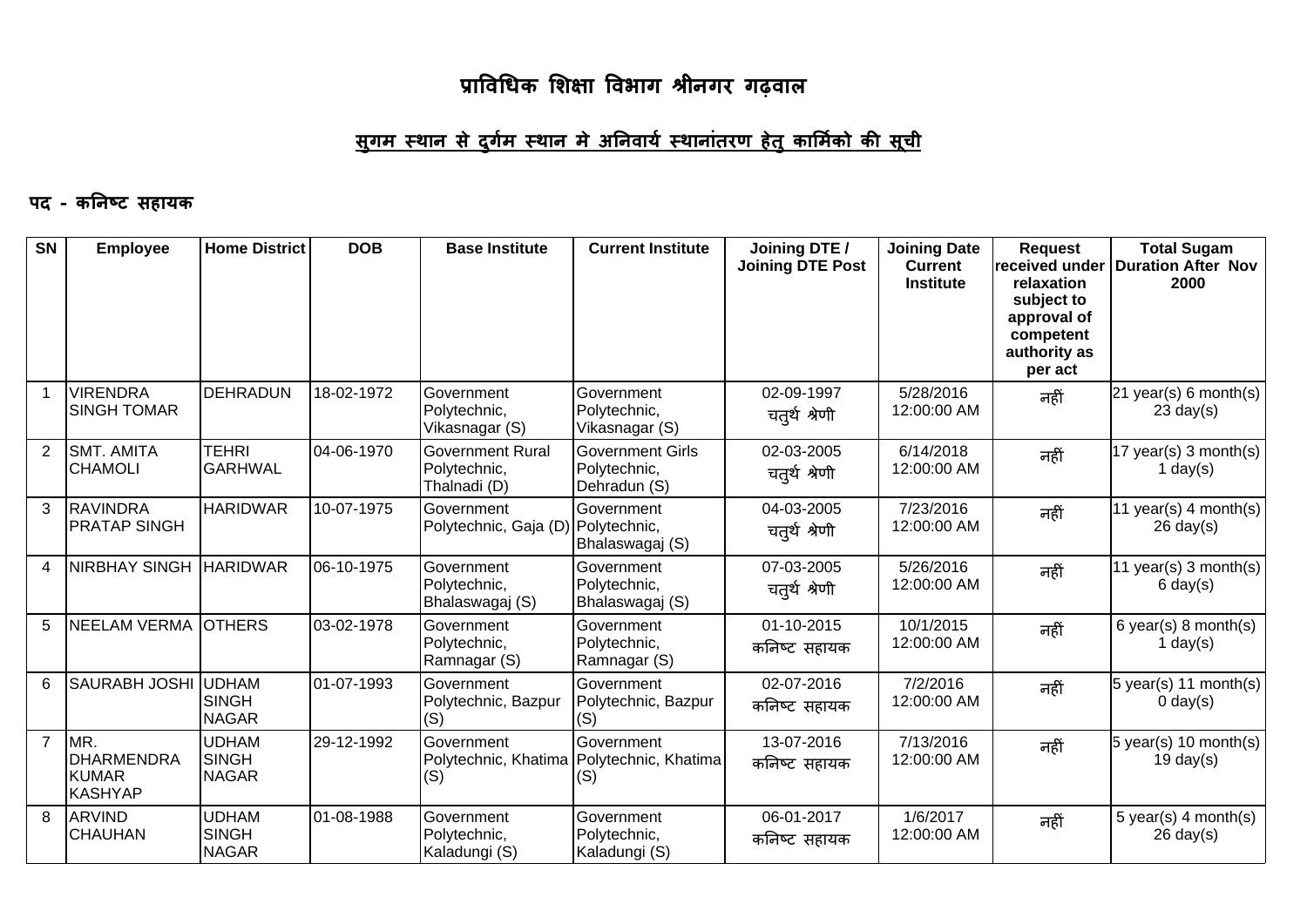## <u>सुगम स्थान से दुर्गम स्थान मे अनिवार्य स्थानांतरण हेतु कार्मिको की सूची</u>

| <b>SN</b> | <b>Employee</b>                      | <b>Home District</b>                         | <b>DOB</b> | <b>Base Institute</b>                       | <b>Current Institute</b>                    | Joining DTE /<br><b>Joining DTE Post</b> | <b>Joining Date</b><br><b>Current</b><br><b>Institute</b> | <b>Request</b><br>received under<br>relaxation<br>subject to<br>approval of<br>competent<br>authority as<br>per act | <b>Total Sugam</b><br><b>Duration After Nov</b><br>2000 |
|-----------|--------------------------------------|----------------------------------------------|------------|---------------------------------------------|---------------------------------------------|------------------------------------------|-----------------------------------------------------------|---------------------------------------------------------------------------------------------------------------------|---------------------------------------------------------|
| 9         | <b>PANKAJ JOSHI</b>                  | NAINITAL                                     | 30-05-1985 | Government<br>Polytechnic,<br>Kaladungi (S) | Government<br>Polytechnic,<br>Kaladungi (S) | 06-01-2017<br>कनिष्ट सहायक               | 1/6/2017<br>12:00:00 AM                                   | सैनिक तथा<br>अर्धसैनिक बलों<br>तैनात कार्मिको<br>की पति/पत्नी                                                       | 5 year(s) 4 month(s)<br>$26 \text{ day}(s)$             |
| 10        | ABHINAV<br><b>CHAUHAN</b>            | <b>UDHAM</b><br><b>SINGH</b><br><b>NAGAR</b> | 15-06-1996 | Government<br>Polytechnic, Bazpur<br>(S)    | Government<br>Polytechnic, Bazpur<br>(S)    | 07-01-2017<br>कनिष्ट सहायक               | 1/7/2017<br>12:00:00 AM                                   | नहीं                                                                                                                | 5 year(s) 4 month(s)<br>$25 \text{ day}(s)$             |
| 11        | <b>GOPAL DATT</b><br><b>UPADHYAY</b> | <b>NAINITAL</b>                              | 01-07-1989 | Government<br>Polytechnic,<br>Bheemtal (S)  | Government<br>Polytechnic,<br>Bheemtal (S)  | 24-07-2017<br>कनिष्ट सहायक               | 7/24/2017<br>12:00:00 AM                                  | नहीं                                                                                                                | 4 year(s) 10 month(s)<br>$8 \text{ day}(s)$             |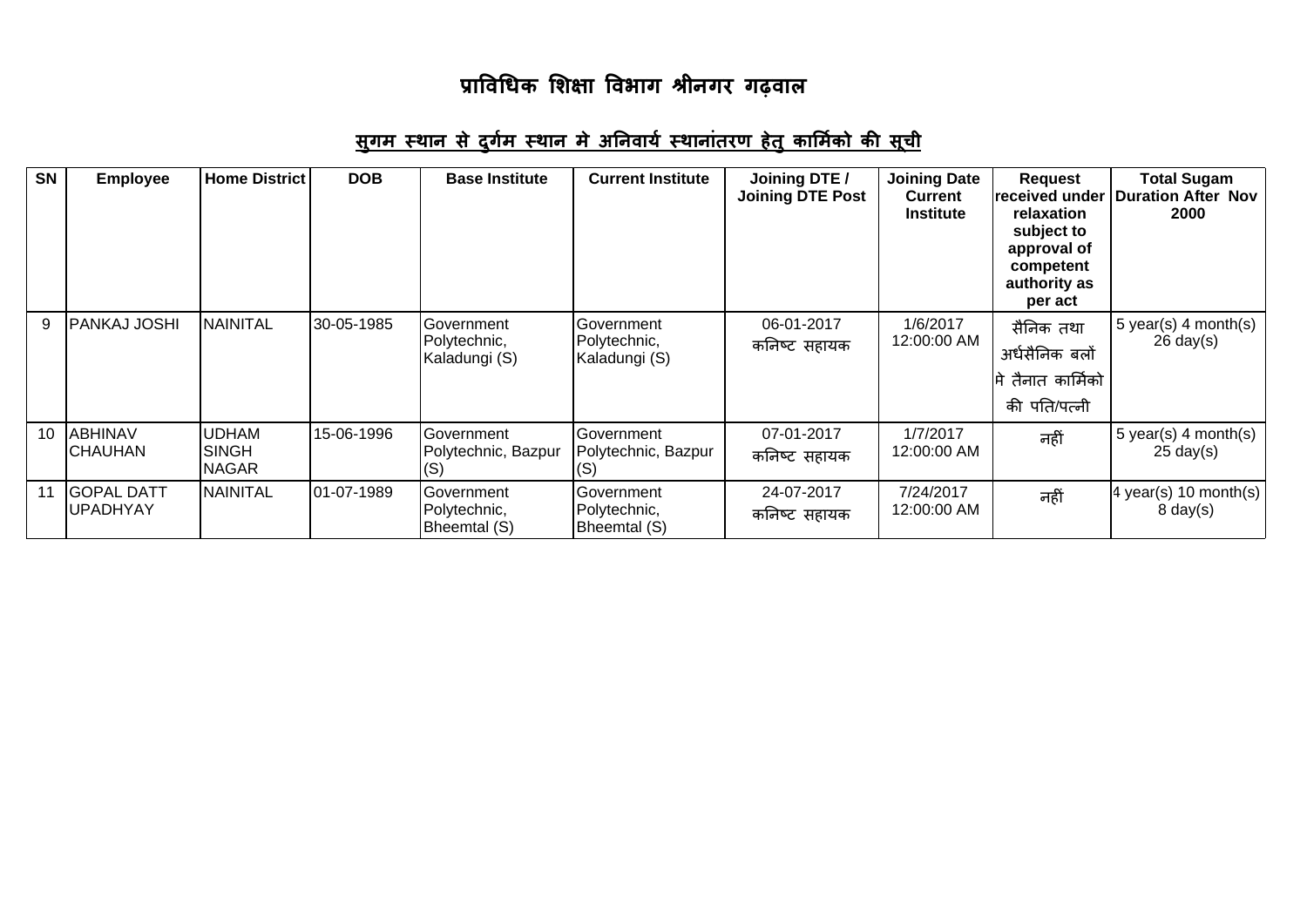#### Post - कनिष्ट सहायक

| <b>SN</b>      | <b>Employee</b>                                   | <b>Home District</b>           | <b>DOB</b> | <b>Base Institute</b>                              | <b>Current Institute</b>                                                          | Joining DTE /<br><b>Joining DTE Post</b> | <b>Joining Date</b><br><b>Current</b><br><b>Institute</b> | <b>Total Durgam Duration</b><br>After Nov 2000 |
|----------------|---------------------------------------------------|--------------------------------|------------|----------------------------------------------------|-----------------------------------------------------------------------------------|------------------------------------------|-----------------------------------------------------------|------------------------------------------------|
| $\mathbf{1}$   | <b>CHANDRA</b><br><b>SHEKHAR</b><br>VERMA         | <b>ALMORA</b>                  | 02-06-1969 | <b>Government Girls</b><br>Polytechnic, Almora (D) | <b>Government Girls</b><br>Polytechnic, Almora (D)                                | 06-06-1994<br>चतुर्थ श्रेणी              | 08-07-2016                                                | 15 year(s) 8 month(s)<br>14 day(s)             |
| $\overline{2}$ | <b>PRAKASH</b><br><b>CHANDRA</b><br><b>PANDEY</b> | <b>ALMORA</b>                  | 05-08-1976 | <b>Government Girls</b><br>Polytechnic, Jainti (D) | 14-03-2005<br><b>Government Girls</b><br>Polytechnic, Jainti (D)<br>चतुर्थ श्रेणी |                                          | 12-07-2016                                                | 11 year(s) 10 month(s)<br>$23 \text{ day}(s)$  |
| 3              | <b>RUKAM SINGH</b>                                | <b>TEHRI</b><br><b>GARHWAL</b> | 14-04-1988 | Government Polytechnic,<br>Gauchar (D)             | 27-09-2013<br>Government Polytechnic,<br>Gauchar (D)<br>कनिष्ट सहायक              |                                          | 04-01-2017                                                | 8 year(s) 8 month(s) 4<br>day(s)               |
| $\overline{4}$ | KIRAN TIWARI                                      | <b>ALMORA</b>                  | 02-10-1980 | Government Polytechnic,<br>Danya (D)               | Government Polytechnic,<br>Danya (D)                                              | 26-10-2004<br>कनिष्ट सहायक               | 15-06-2018                                                | 7 year(s) $8$ month(s) $6$<br>day(s)           |
| 5              | <b>RAJEEV SINGH</b>                               | PAURI<br><b>GARHWAL</b>        | 03-05-1973 | Government Polytechnic,<br>Jakhanidhar (D)         | Government Polytechnic,<br>Jakhanidhar (D)                                        | 07-03-2005<br>चतुर्थ श्रेणी              | 14-06-2018                                                | 6 year(s) 0 month(s) $4$<br>day(s)             |
| 6              | PHATEH SINGH<br><b>NEGI</b>                       | <b>DEHRADUN</b>                | 02-08-1971 | Government Polytechnic,<br>Bachhelikhal (D)        | Government Polytechnic,<br>Bachhelikhal (D)                                       | 05-03-2005<br>चतुर्थ श्रेणी              | 09-07-2016                                                | $5$ year(s) 10 month(s)<br>$23 \text{ day}(s)$ |
| $\overline{7}$ | MOHIT SAINI                                       | <b>HARIDWAR</b>                | 22-08-1990 | Government Polytechnic,<br>Pratapnagar (D)         | Government Polytechnic,<br>Pratapnagar (D)                                        | 04-01-2017<br>कनिष्ट सहायक               | 04-01-2017                                                | 5 year(s) $4$ month(s) 28<br>day(s)            |
| 8              | <b>GAUTAM SINGH</b><br><b>GUSAIN</b>              | UTTARKASHI                     | 02-07-1986 | Government Polytechnic,<br>Barkot (D)              | Government Polytechnic,<br>Barkot (D)                                             | 07-01-2017<br>कनिष्ट सहायक               | 07-01-2017                                                | 5 year(s) $4$ month(s) 25<br>day(s)            |
| 9              | <b>ISHWAR SINGH</b><br><b>CHAUHAN</b>             | DEHRADUN                       | 02-01-1990 | Government Polytechnic,<br>Quansi (Chakrata) (D)   | Government Polytechnic,<br>Quansi (Chakrata) (D)                                  | 07-01-2017<br>कनिष्ट सहायक               | 07-01-2017                                                | 5 year(s) $4$ month(s) $25$<br>day(s)          |
| 10             | <b>GANESH</b><br><b>CHANDRA</b>                   | <b>NAINITAL</b>                | 04-02-1980 | Government Polytechnic,<br>Kanda (D)               | Government Polytechnic,<br>Kanda (D)                                              | 09-01-2017<br>कनिष्ट सहायक               | 09-01-2017                                                | 5 year(s) $4$ month(s) 23<br>day(s)            |
| 11             | <b>DWARIKA</b><br><b>PRASAD</b><br><b>BIJLWAN</b> | <b>TEHRI</b><br><b>GARHWAL</b> | 18-07-1988 | Government Polytechnic,<br>Gairsain (D)            | Government Polytechnic,<br>Gairsain (D)                                           | 09-01-2017<br>कनिष्ट सहायक               | 09-01-2017                                                | 5 year(s) 4 month(s) $23$<br>day(s)            |
|                | 12 MAHENDRA<br><b>SINGH KHATI</b>                 | CHAMPAWAT 20-01-1989           |            | Government Polytechnic,<br>Munakot (D)             | Government Polytechnic,<br>Munakot (D)                                            | 09-01-2017<br>कनिष्ट सहायक               | 09-01-2017                                                | 5 year(s) $4$ month(s) 23<br>day(s)            |
| 13             | <b>MITHILESH SAH</b>                              | CHAMPAWAT 10-10-1990           |            | Government Polytechnic,<br>Baans (D)               | Government Polytechnic,<br>Baans (D)                                              | 09-01-2017<br>कनिष्ट सहायक               | 09-01-2017                                                | 5 year(s) $4$ month(s) 23<br>day(s)            |
| 14             | <b>PAWAN UNIYAL</b>                               | <b>DEHRADUN</b>                | 01-05-1982 | Government Polytechnic,<br>Pabo (D)                | Government Polytechnic,<br>Pabo (D)                                               | 10-01-2017<br>कनिष्ट सहायक               | 10-01-2017                                                | 5 year(s) 4 month(s) $22$<br>day(s)            |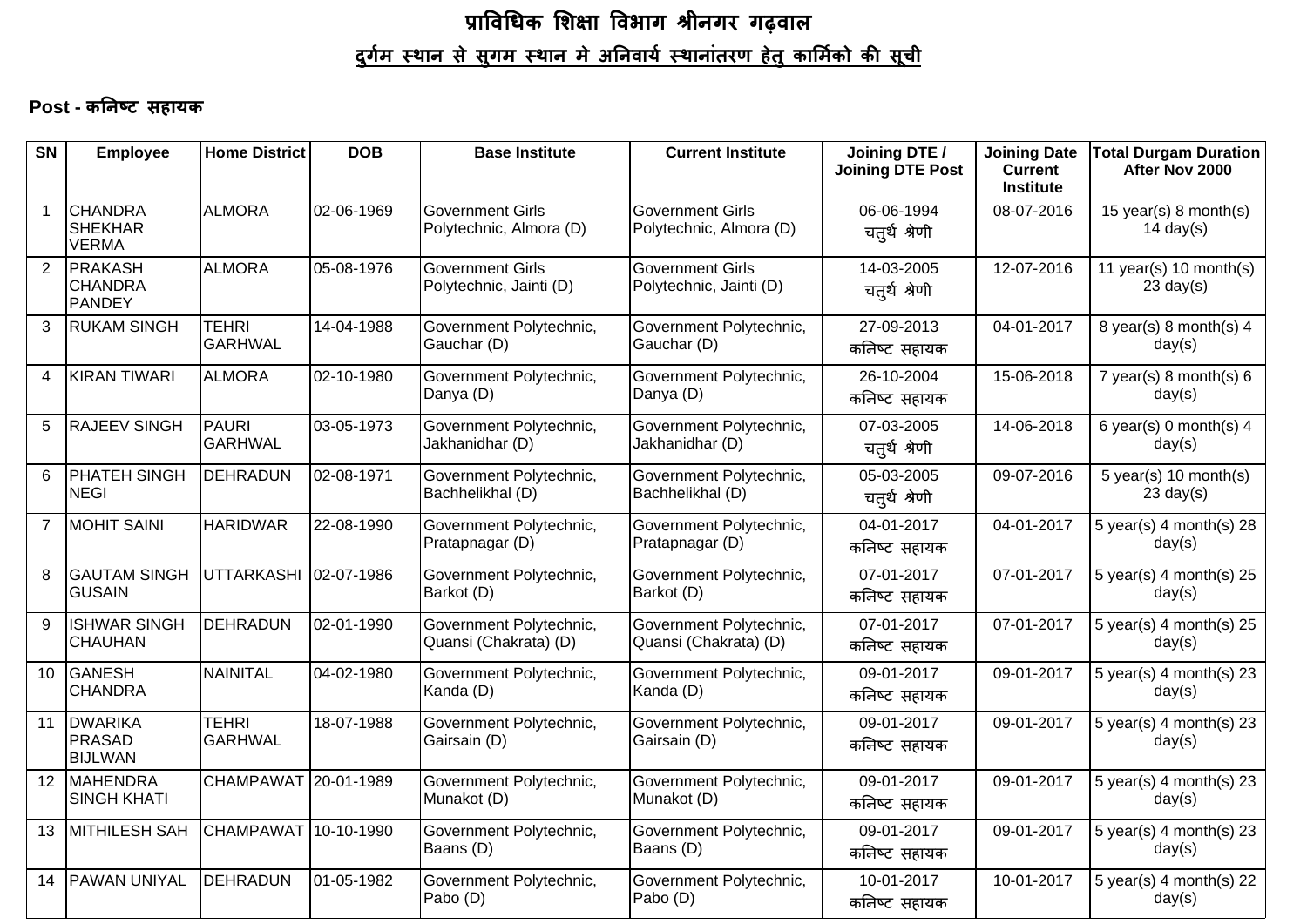## <u>दुर्गम स्थान से सुगम स्थान मे अनिवार्य स्थानांतरण हेतु कार्मिको की सूची</u>

| SN | <b>Employee</b>                                   | <b>Home District</b>                         | <b>DOB</b> | <b>Base Institute</b>                              | <b>Current Institute</b>                                           | Joining DTE /<br><b>Joining DTE Post</b> | <b>Joining Date</b><br><b>Current</b><br><b>Institute</b> | <b>Total Durgam Duration</b><br>After Nov 2000 |
|----|---------------------------------------------------|----------------------------------------------|------------|----------------------------------------------------|--------------------------------------------------------------------|------------------------------------------|-----------------------------------------------------------|------------------------------------------------|
| 15 | <b>BHUPESH</b><br><b>CHANDRA</b><br><b>TIWARI</b> | CHAMPAWAT 06-11-1986                         |            | Government Polytechnic,<br>Baans (D)               | Government Polytechnic,<br>Baans (D)                               | 10-01-2017<br>कनिष्ट सहायक               | 10-01-2017                                                | 5 year(s) 4 month(s) 22<br>day(s)              |
| 16 | <b>NAVAL JYOTI</b>                                | <b>UTTARKASHI</b>                            | 01-01-1993 | Government Polytechnic,<br>Pipli (D)               | Government Polytechnic,<br>10-01-2017<br>Pipli (D)<br>कनिष्ट सहायक |                                          | 10-01-2017                                                | 5 year(s) $4$ month(s) 22<br>day(s)            |
| 17 | MR. MOHIT<br><b>KUMAR</b>                         | <b>UDHAM</b><br><b>SINGH</b><br><b>NAGAR</b> | 01-05-1996 | Government Polytechnic,<br>Kapkot (D)              | Government Polytechnic,<br>Kapkot (D)                              | 10-01-2017<br>कनिष्ट सहायक               | 10-01-2017                                                | 5 year(s) 4 month(s) 22<br>day(s)              |
| 18 | <b>MANOJ KUMAR</b>                                | <b>UDHAM</b><br><b>SINGH</b><br><b>NAGAR</b> | 02-05-1992 | Government Polytechnic,<br>Kanalichheena (D)       | Government Polytechnic,<br>Kanalichheena (D)                       | 11-01-2017<br>कनिष्ट सहायक               | 11-01-2017                                                | 5 year(s) $4$ month(s) $21$<br>day(s)          |
| 19 | <b>DHARMENDRA</b><br><b>SINGH</b>                 | <b>UDHAM</b><br><b>SINGH</b><br><b>NAGAR</b> | 10-02-1993 | Government Polytechnic,<br>Sult (D)                | Government Polytechnic,<br>Sult (D)                                | 11-01-2017<br>कनिष्ट सहायक               | 11-01-2017                                                | 5 year(s) 4 month(s) 21<br>day(s)              |
| 20 | <b>MONU</b>                                       | <b>UDHAM</b><br><b>SINGH</b><br><b>NAGAR</b> | 02-06-1994 | Government Polytechnic,<br>Ganai Gangoli (D)       | Government Polytechnic,<br>Ganai Gangoli (D)                       | 11-01-2017<br>कनिष्ट सहायक               | 11-01-2017                                                | 5 year(s) 4 month(s) 21<br>day(s)              |
| 21 | <b>RAVISHANKAR</b><br><b>SINGH RAWAT</b>          | <b>CHAMOLI</b>                               | 29-11-1993 | Government Polytechnic,<br>Chopta (D)              | DTE (D)                                                            | 11-01-2017<br>कनिष्ट सहायक               | 12-08-2021                                                | 5 year(s) $4$ month(s) $21$<br>day(s)          |
| 22 | <b>SHUBHAM</b><br><b>KUMAR</b>                    | <b>UDHAM</b><br><b>SINGH</b><br><b>NAGAR</b> | 11-05-1988 | Government Polytechnic,<br>Berinag (D)             | Government Polytechnic,<br>Berinag (D)                             | 12-01-2017<br>कनिष्ट सहायक               | 12-01-2017                                                | $5$ year(s) 4 month(s) 20<br>day(s)            |
| 23 | <b>PRIYANKA</b>                                   | <b>HARIDWAR</b>                              | 05-08-1989 | <b>Government Girls</b><br>Polytechnic, Jainti (D) | <b>Government Girls</b><br>Polytechnic, Jainti (D)                 | 12-01-2017<br>कनिष्ट सहायक               | 12-01-2017                                                | 5 year(s) $4$ month(s) $20$<br>day(s)          |
| 24 | DHEERAJ<br><b>PRASAD</b>                          | <b>UTTARKASHI</b>                            | 04-07-1988 | Government Polytechnic,<br>Baram (D)               | Government Polytechnic,<br>Baram (D)                               | 13-01-2017<br>कनिष्ट सहायक               | 13-01-2017                                                | 5 year(s) 4 month(s) $19$<br>day(s)            |
| 25 | <b>SUDHEER</b><br><b>KUMAR</b>                    | <b>HARIDWAR</b>                              | 12-12-1993 | Government Polytechnic,<br>Bans Bagarh (D)         | Government Polytechnic,<br>Bans Bagarh (D)                         | 13-01-2017<br>कनिष्ट सहायक               | 13-01-2017                                                | 5 year(s) $4$ month(s) 19<br>day(s)            |
| 26 | NIDHI SAKALANI                                    | DEHRADUN                                     | 16-07-1992 | Government Polytechnic,<br>Chiniyalisaur (D)       | Government Polytechnic,<br>Chiniyalisaur (D)                       | 16-01-2017<br>कनिष्ट सहायक               | 16-01-2017                                                | 5 year(s) $4$ month(s) $16$<br>day(s)          |
| 27 | MANDEEP KAUR DEHRADUN                             |                                              | 14-03-1994 | Government Polytechnic,<br>Rudraprayag (D)         | Government Polytechnic,<br>Rudraprayag (D)                         | 16-01-2017<br>कनिष्ट सहायक               | 16-01-2017                                                | 5 year(s) 4 month(s) $16$<br>day(s)            |
| 28 | <b>NITESH CHAND</b>                               | <b>HARIDWAR</b>                              | 15-02-1990 | Government Polytechnic,<br>Berinag (D)             | Government Polytechnic,<br>Berinag (D)                             | 23-01-2017<br>कनिष्ट सहायक               | 23-01-2017                                                | $5$ year(s) 4 month(s) 9<br>day(s)             |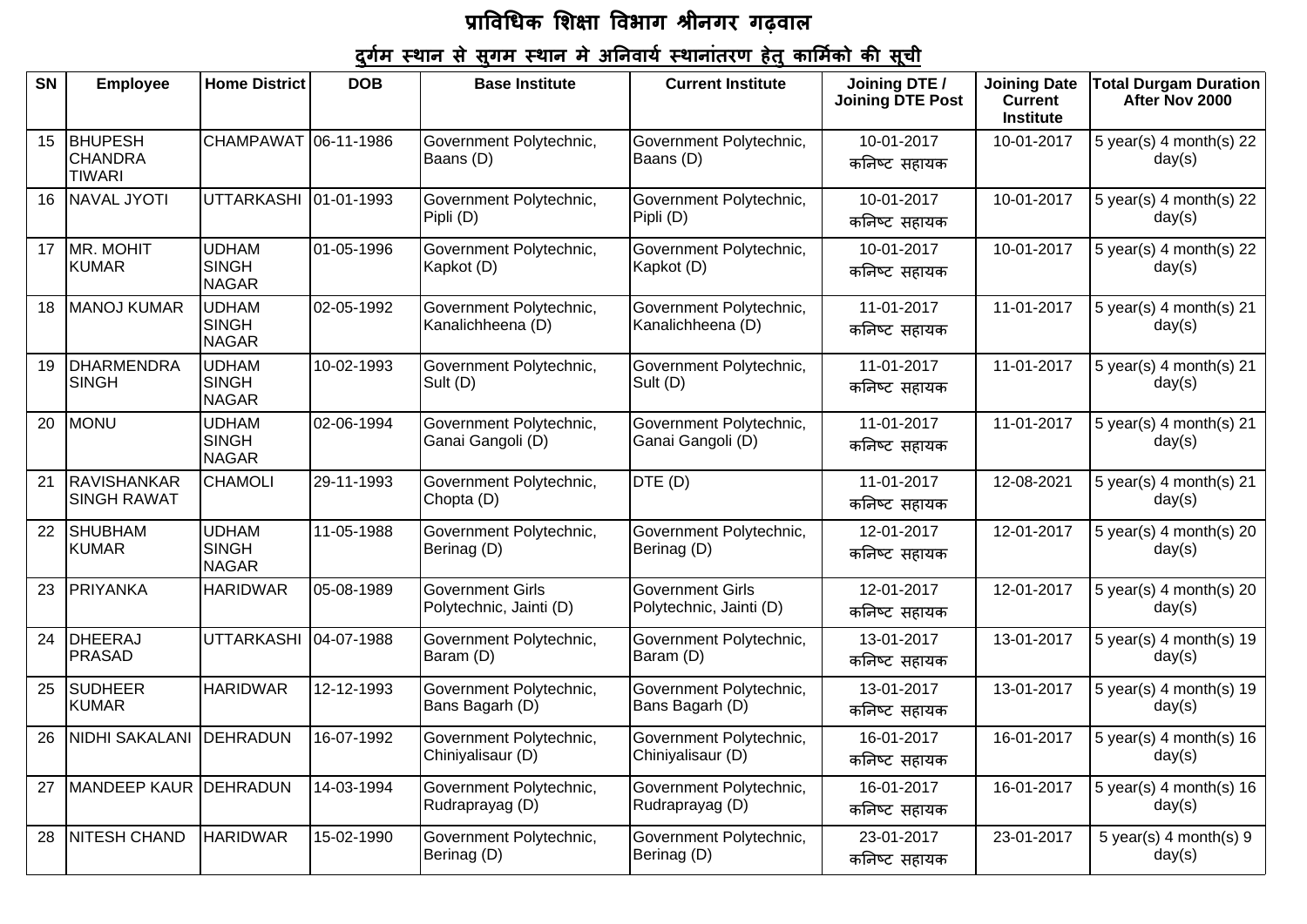## <u>दुर्गम स्थान से सुगम स्थान मे अनिवार्य स्थानांतरण हेतु कार्मिको की सूची</u>

| <b>SN</b> | <b>Employee</b>                        | <b>Home District</b>           | <b>DOB</b> | <b>Base Institute</b>                        | <b>Current Institute</b>                     | Joining DTE /<br><b>Joining DTE Post</b>  | <b>Joining Date</b><br><b>Current</b><br><b>Institute</b> | Total Durgam Duration  <br>After Nov 2000              |
|-----------|----------------------------------------|--------------------------------|------------|----------------------------------------------|----------------------------------------------|-------------------------------------------|-----------------------------------------------------------|--------------------------------------------------------|
| 29        | <b>RASHMI</b><br><b>MAMGAIN</b>        | <b>RUDRAPRAY</b><br>IAG        | 06-10-1991 | Government Polytechnic,<br>Badechheena (D)   | Government Polytechnic,<br>Badechheena (D)   | 23-01-2017<br>कनिष्ट सहायक                | 23-01-2017                                                | 5 year(s) $4$ month(s) $9$<br>day(s)                   |
| 30        | <b>KRISHNA NAND</b><br><b>DABRAL</b>   | <b>DEHRADUN</b>                | 15-10-1965 | Government Polytechnic,<br>Kandikhal (D)     | Government Polytechnic,<br>Kandikhal (D)     | 05-07-2017<br>19-03-1984<br>चतुर्थ श्रेणी |                                                           | 4 year(s) 10 month(s)<br>$27 \text{ day}(s)$           |
| 31        | <b>AMIT SINGH</b>                      | UTTARKASHI                     | 06-01-1993 | Government Polytechnic,<br>Beeronkhal (D)    | Government Polytechnic,<br>Beeronkhal (D)    | 05-11-2012<br>कनिष्ट सहायक                | 07-07-2017                                                | 4 year(s) 10 month(s)<br>$25 \text{ day}(s)$           |
| 32        | <b>KAILASH SINGH</b>                   | BAGESHWAR 20-05-1976           |            | Government Polytechnic,<br>Bans Bagarh (D)   | Government Polytechnic,<br>Bans Bagarh (D)   | 10-03-2005<br>चतुर्थ श्रेणी               | 13-06-2018                                                | $3 \text{ year}(s)$ 11 month(s)<br>$20 \text{ day}(s)$ |
| 33        | <b>RAJVEER SINGH HARIDWAR</b>          |                                | 10-05-1985 | Government Polytechnic,<br>Chopta (D)        | Government Polytechnic,<br>Chopta (D)        | 04-03-2005<br>चतुर्थ श्रेणी               | 13-06-2018                                                | $3 \text{ year}(s)$ 11 month(s)<br>$20 \text{ day}(s)$ |
| 34        | <b>HARENDRA</b><br><b>SINGH PUNDIR</b> | <b>PAURI</b><br><b>GARHWAL</b> | 20-05-1973 | Government Polytechnic,<br>Kulsari (D)       | Government Polytechnic,<br>Kulsari (D)       | 04-05-1996<br>चतुर्थ श्रेणी               | 14-06-2018                                                | $3 \text{ year}(s)$ 11 month(s)<br>19 day $(s)$        |
| 35        | <b>SHAKTI PRASAD</b>                   | <b>TEHRI</b><br><b>GARHWAL</b> | 05-07-1977 | Government Polytechnic,<br>Chiniyalisaur (D) | Government Polytechnic,<br>Chiniyalisaur (D) | 05-03-2005<br>चतुर्थ श्रेणी               | 14-06-2018                                                | $3 \text{ year}(s)$ 11 month(s)<br>$19 \text{ day}(s)$ |
| 36        | <b>AKSHIT BISHT</b>                    | <b>ALMORA</b>                  | 05-03-2000 | Government Polytechnic,<br>Pokhari (D)       | Government Polytechnic,<br>Pokhari (D)       | 28-09-2018<br>कनिष्ट सहायक                | 28-09-2018                                                | 3 year(s) 8 month(s) $4$<br>day(s)                     |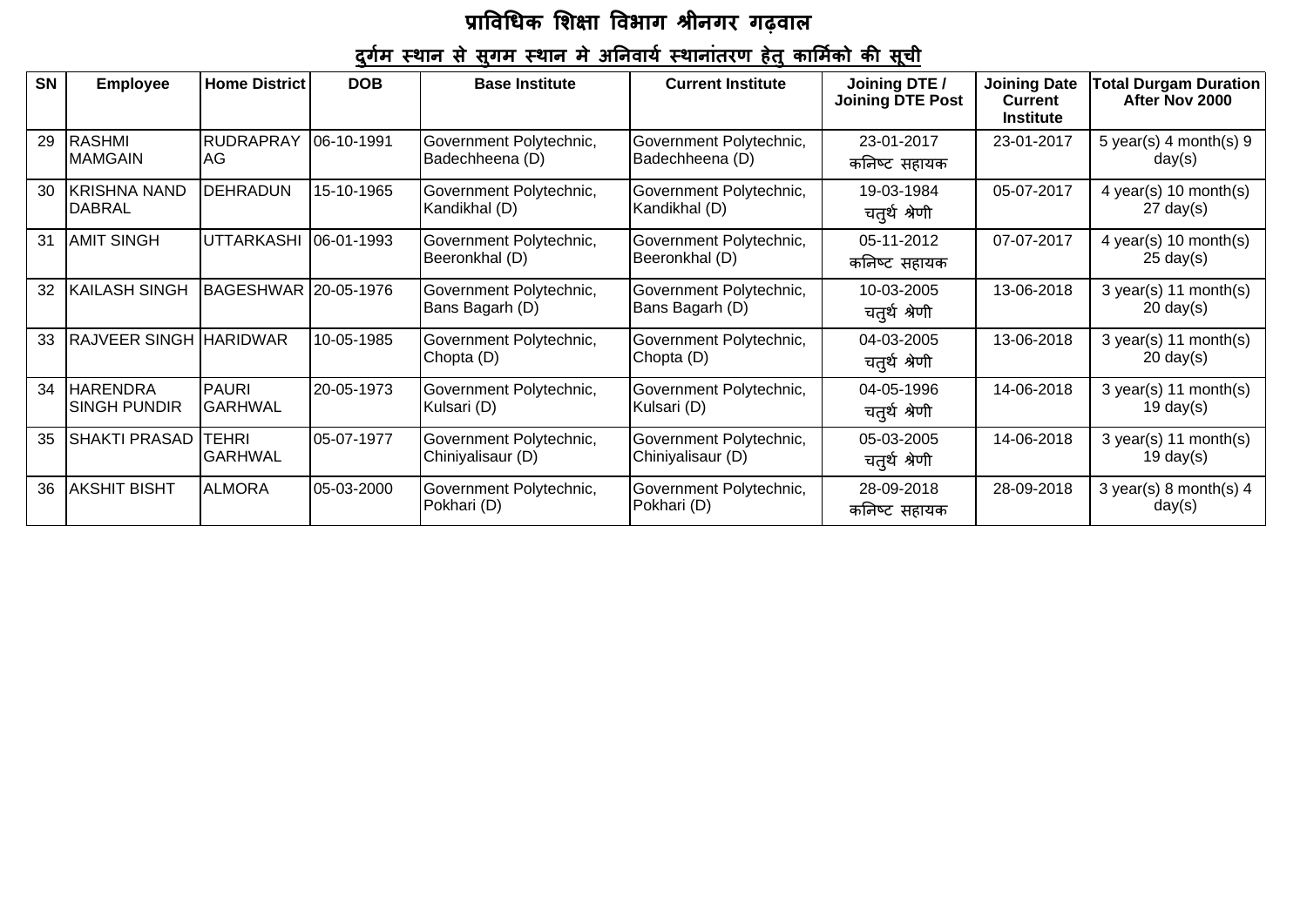Post - वरिष्ठ व्यक्तिक सहायक

| <b>SN</b> | <b>Employee</b>                       | <b>Home District</b> | <b>DOB</b> | <b>Base Institute</b>                              | <b>Current Institute</b>                   | Joining DTE /<br><b>Joining DTE Post</b> | <b>Joining Date</b><br>Current<br><b>Institute</b> | <b>Total Durgam Duration</b><br>After Nov 2000 |
|-----------|---------------------------------------|----------------------|------------|----------------------------------------------------|--------------------------------------------|------------------------------------------|----------------------------------------------------|------------------------------------------------|
|           | <b>IMANOJ KUMAR</b><br><b>IPANDEY</b> | <b>ALMORA</b>        | 27-06-1979 | Government Polytechnic,<br><b>IBadechheena</b> (D) | Government Polytechnic,<br>(D) Badechheena | 28-03-2005<br>वैक्तिक सहायक              | 21-05-2020                                         | 12 year(s) 10 month(s)<br>17 day(s)            |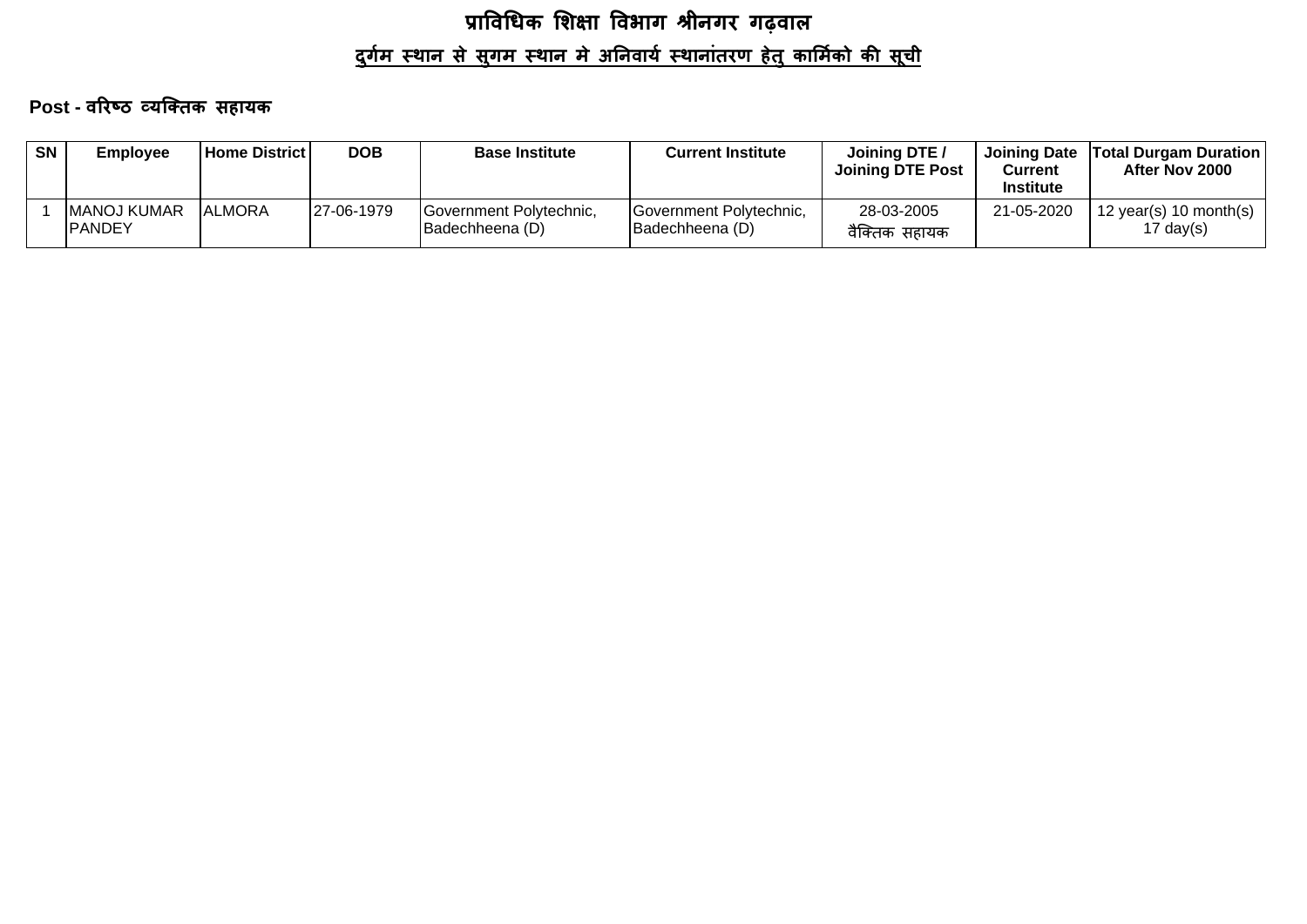## <u>सुगम स्थान से दुर्गम स्थान मे अनिवार्य स्थानांतरण हेतु कार्मिको की सूची</u>

#### पद - वरिष्ठ व्यक्तिक सहायक

| <b>SN</b> | <b>Employee</b> | <b>Home District</b> | <b>DOB</b> | <b>Base Institute</b> | <b>Current Institute</b> | Joining DTE /<br><b>Joining DTE Post</b> | <b>Joining Date</b><br><b>Current</b><br><b>Institute</b> | Request<br>relaxation                  | <b>Total Sugam</b><br> received under   Duration After Nov  <br>2000 |
|-----------|-----------------|----------------------|------------|-----------------------|--------------------------|------------------------------------------|-----------------------------------------------------------|----------------------------------------|----------------------------------------------------------------------|
|           |                 |                      |            |                       |                          |                                          |                                                           | subject to<br>approval of<br>competent |                                                                      |
|           |                 |                      |            |                       |                          |                                          |                                                           | authority as<br>per act                |                                                                      |

**---- NIL ----**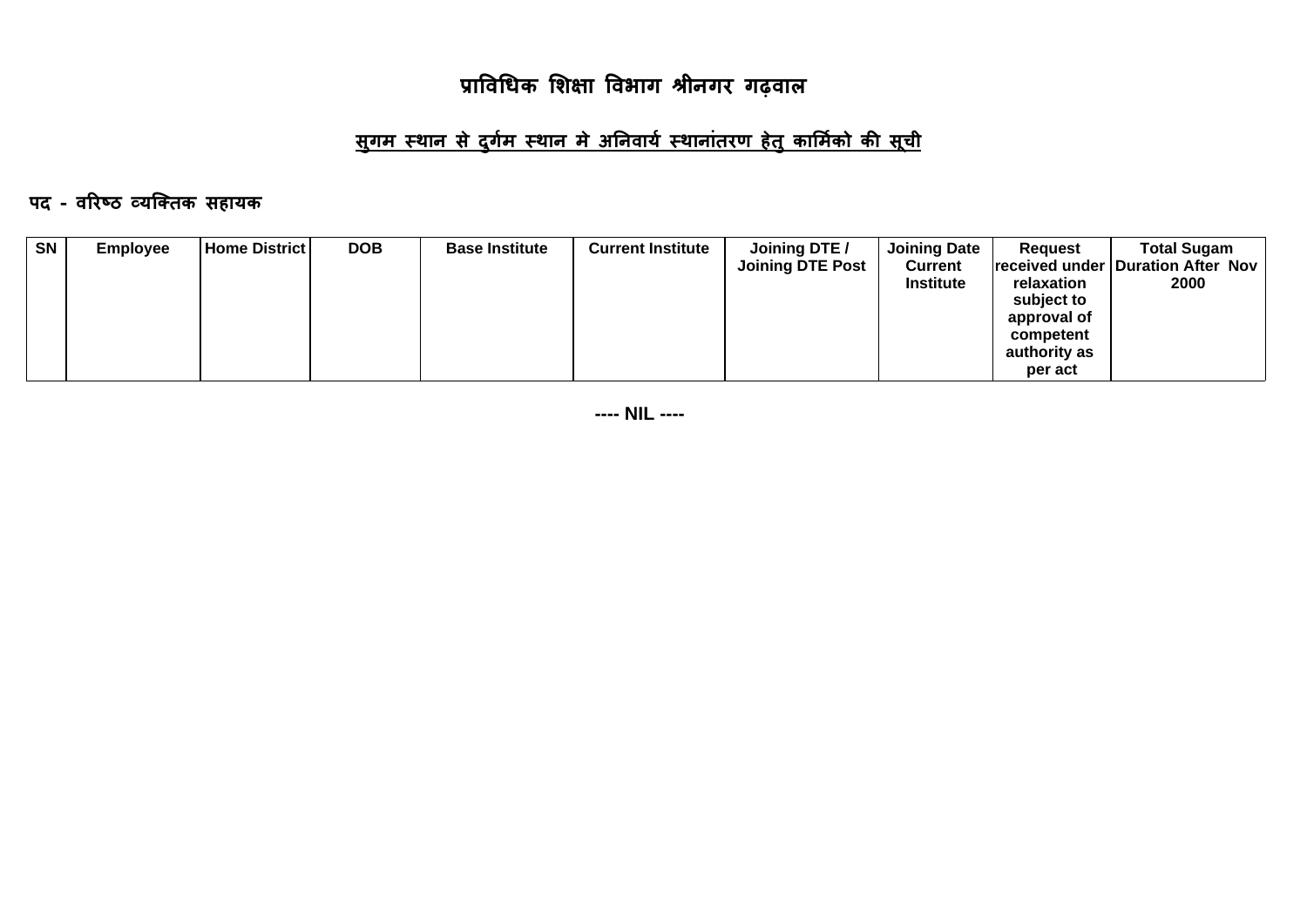#### Post - वैक्तिक सहायक

| <b>SN</b>      | <b>Employee</b>                      | <b>Home District</b>                         | <b>DOB</b> | <b>Base Institute</b>                      | <b>Current Institute</b>                                                  | Joining DTE /<br><b>Joining DTE Post</b> | <b>Joining Date</b><br><b>Current</b><br><b>Institute</b> | Total Durgam Duration<br>After Nov 2000 |
|----------------|--------------------------------------|----------------------------------------------|------------|--------------------------------------------|---------------------------------------------------------------------------|------------------------------------------|-----------------------------------------------------------|-----------------------------------------|
|                | <b>LAKHI RAM</b><br><b>TIWARI</b>    | <b>DEHRADUN</b>                              | 25-02-1970 | Government Polytechnic,<br>Kandikhal (D)   | Government Polytechnic,<br>Kandikhal (D)                                  | 01-12-2015<br>वैक्तिक सहायक              | 17-12-2015                                                | 6 year(s) 6 month(s) $2$<br>day(s)      |
| 2              | <b>RAVI SHANKAR</b><br><b>PANDAY</b> | TEHRI<br><b>GARHWAL</b>                      | 10-08-1970 | Government Polytechnic,<br>Jakhanidhar (D) | 01-12-2015<br>Government Polytechnic,<br>Jakhanidhar (D)<br>वैक्तिक सहायक |                                          | 17-12-2015                                                | 6 year(s) 6 month(s) $2$<br>day(s)      |
| 3              | <b>RAVI MANRAL</b>                   | <b>ALMORA</b>                                | 21-07-1993 | Government Polytechnic,<br>Danya (D)       | Government Polytechnic,<br>Danya (D)                                      | 16-02-2019<br>वैक्तिक सहायक              | 16-02-2019                                                | $3$ year(s) 3 month(s) 16<br>day(s)     |
| 4              | DALVEER SINGH UDHAM                  | <b>SINGH</b><br><b>NAGAR</b>                 | 20-03-1997 | Government Polytechnic,<br>Sult (D)        | Government Polytechnic,<br>Sult (D)                                       | 20-02-2019<br>वैक्तिक सहायक              | 20-02-2019                                                | 3 year(s) 3 month(s) $12$<br>day(s)     |
| 5              | <b>KM SEEMA</b>                      | <b>UDHAM</b><br><b>SINGH</b><br><b>NAGAR</b> | 10-05-1995 | Government Polytechnic,<br>Chaunaliya (D)  | Government Polytechnic,<br>Chaunaliya (D)                                 | 25-02-2019<br>वैक्तिक सहायक              | 25-02-2019                                                | 3 year(s) 3 month(s) $7$<br>day(s)      |
| 6              | <b>AJAY KUMAR</b>                    | <b>UDHAM</b><br><b>SINGH</b><br><b>NAGAR</b> | 01-01-1995 | Government Polytechnic,<br>Baram (D)       | Government Polytechnic,<br>Baram (D)                                      | 27-02-2019<br>वैक्तिक सहायक              | 27-02-2019                                                | $3$ year(s) 3 month(s) $5$<br>day(s)    |
| $\overline{7}$ | DINESH KUMAR  UDHAM                  | <b>SINGH</b><br><b>NAGAR</b>                 | 01-07-1995 | Government Polytechnic,<br>Bans Bagarh (D) | Government Polytechnic,<br>Bans Bagarh (D)                                | 02-03-2019<br>वैक्तिक सहायक              | 02-03-2019                                                | $3$ year(s) 3 month(s) 2<br>day(s)      |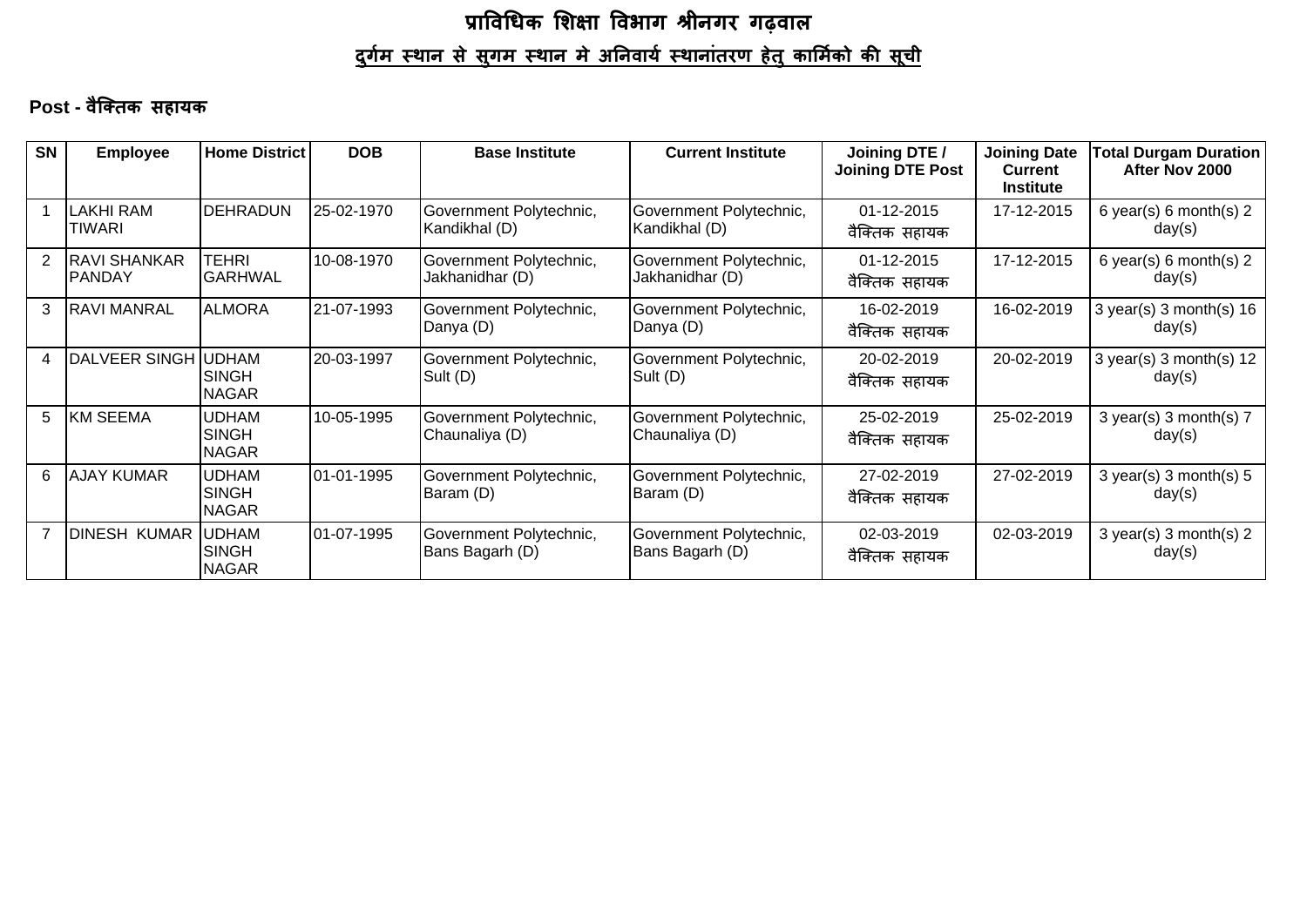## <u>सुगम स्थान से दुर्गम स्थान मे अनिवार्य स्थानांतरण हेतु कार्मिको की सूची</u>

#### पद - वैक्तिक सहायक

| <b>SN</b> | <b>Employee</b> | <b>Home District</b> | <b>DOB</b> | <b>Base Institute</b> | <b>Current Institute</b> | Joining DTE /<br><b>Joining DTE Post</b> | <b>Joining Date</b><br><b>Current</b> | <b>Request</b>            | <b>Total Sugam</b><br> received under   Duration After Nov |
|-----------|-----------------|----------------------|------------|-----------------------|--------------------------|------------------------------------------|---------------------------------------|---------------------------|------------------------------------------------------------|
|           |                 |                      |            |                       |                          |                                          | <b>Institute</b>                      | relaxation<br>subject to  | 2000                                                       |
|           |                 |                      |            |                       |                          |                                          |                                       | approval of               |                                                            |
|           |                 |                      |            |                       |                          |                                          |                                       | competent<br>authority as |                                                            |
|           |                 |                      |            |                       |                          |                                          |                                       | per act                   |                                                            |

**---- NIL ----**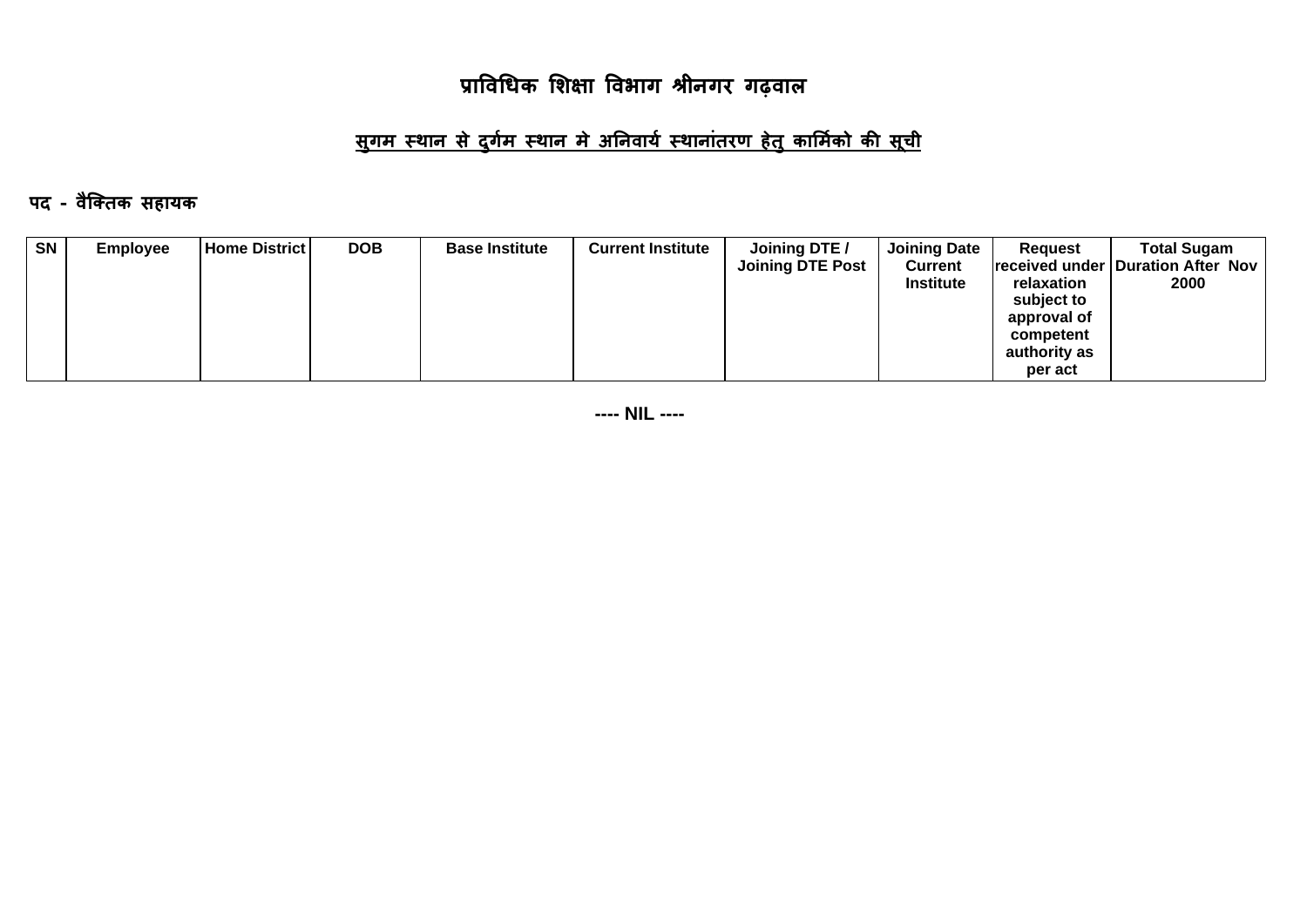## <u>सुगम स्थान से दुर्गम स्थान मे अनिवार्य स्थानांतरण हेतु कार्मिको की सूची</u>

## पद - कनिष्ट सहायक / कंप्यूटर ऑपरेटर

| SN           | <b>Employee</b>                      | <b>Home District</b> | <b>DOB</b> | <b>Base Institute</b>                      | <b>Current Institute</b>                   | Joining DTE /<br><b>Joining DTE Post</b> | <b>Joining Date</b><br><b>Current</b><br><b>Institute</b> | <b>Request</b><br>relaxation<br>subject to<br>approval of<br>competent<br>authority as<br>per act                                                                                                                                                                                                                                            | <b>Total Sugam</b><br>received under Duration After Nov<br>2000 |
|--------------|--------------------------------------|----------------------|------------|--------------------------------------------|--------------------------------------------|------------------------------------------|-----------------------------------------------------------|----------------------------------------------------------------------------------------------------------------------------------------------------------------------------------------------------------------------------------------------------------------------------------------------------------------------------------------------|-----------------------------------------------------------------|
| $\mathbf{1}$ | <b>MOHAN</b><br><b>CHANDRA JOSHI</b> | <b>ALMORA</b>        | 02-03-1965 | Government<br>Polytechnic,<br>Ramnagar (S) | Government<br>Polytechnic,<br>Ramnagar (S) | 27-04-1998<br>चतुर्थ श्रेणी              | 5/28/2016<br>12:00:00 AM                                  | <mark>धारा 3 के अधीन</mark><br>गंभीर रूप से<br>रोगग्रस्त/विकलांग<br>ता की श्रेणी मैं<br>आने वाले<br>कार्मिक, जो कि<br>समक्ष प्राधिकारी<br>का प्रमाण-पत्र<br>प्रस्तुत करे।<br>तदानुसार<br>रोगग्रस्त की श्रेणी<br>मैं आने वाले<br>कार्मिको धारा २७<br> के अनुसार गठित<br>समिति के<br>अनुमोदन उपरांत<br>ही छुट दी जाएगी<br>एव वरिष्ट<br>कार्मिक | 21 year(s) 6 month(s)<br>$23$ day(s)                            |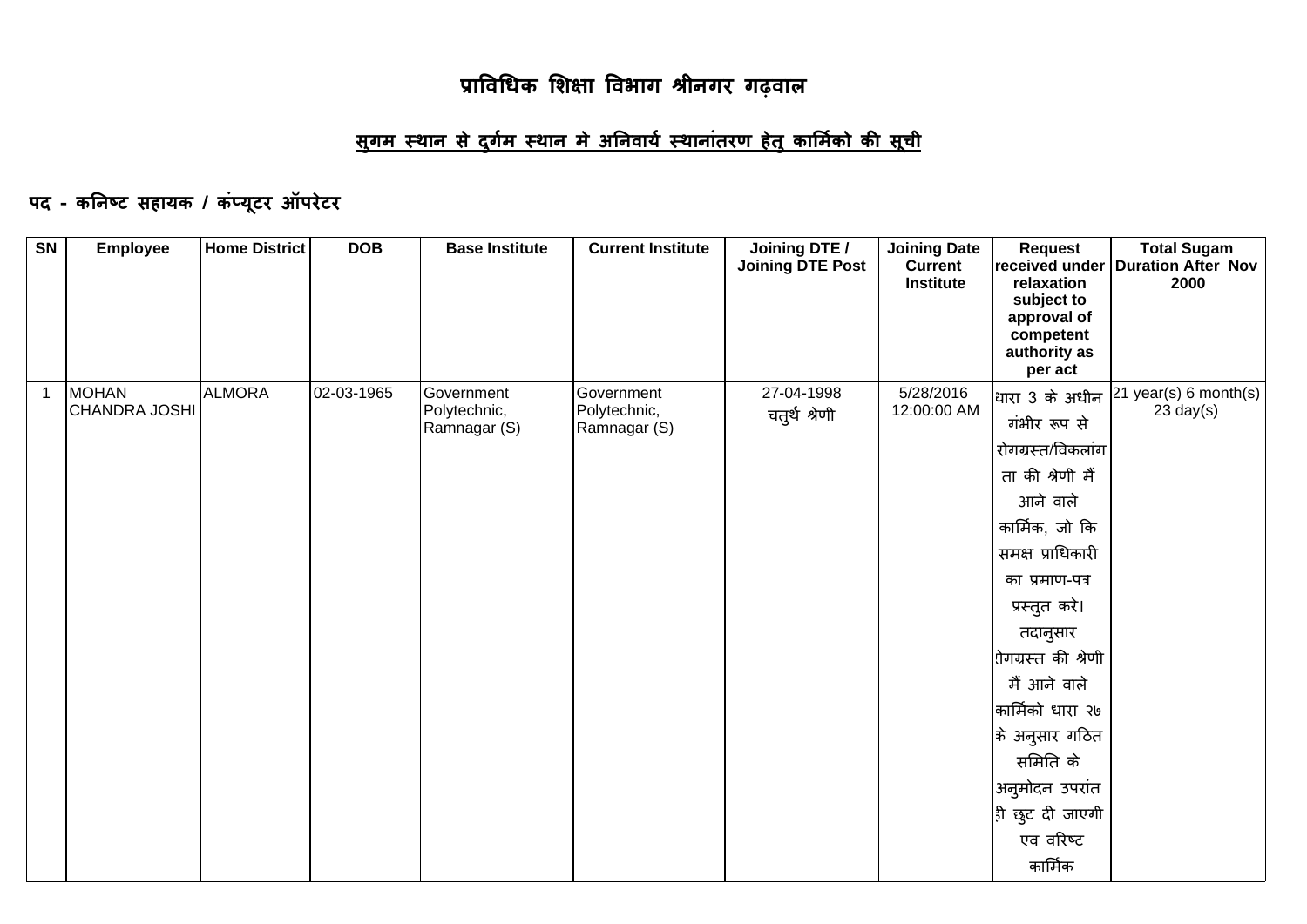## <u>सुगम स्थान से दुर्गम स्थान मे अनिवार्य स्थानांतरण हेतु कार्मिको की सूची</u>

| SN             | <b>Employee</b>                  | <b>Home District</b>                         | <b>DOB</b> | <b>Base Institute</b>                                            | <b>Current Institute</b>                     | Joining DTE /<br><b>Joining DTE Post</b>        | <b>Joining Date</b><br><b>Current</b><br><b>Institute</b> | <b>Request</b><br>received under<br>relaxation<br>subject to<br>approval of<br>competent<br>authority as<br>per act                                                                                                                                                                                                                    | <b>Total Sugam</b><br><b>Duration After Nov</b><br>2000 |
|----------------|----------------------------------|----------------------------------------------|------------|------------------------------------------------------------------|----------------------------------------------|-------------------------------------------------|-----------------------------------------------------------|----------------------------------------------------------------------------------------------------------------------------------------------------------------------------------------------------------------------------------------------------------------------------------------------------------------------------------------|---------------------------------------------------------|
| 2              | MR. RAJPAL<br><b>SINGH</b>       | <b>UDHAM</b><br><b>SINGH</b><br><b>NAGAR</b> | 18-04-1976 | Government<br>Polytechnic, Kapkot<br>(D)                         | Government<br>Polytechnic,<br>Shaktifarm (S) | 09-03-2005<br>स्वीपर                            | 10/25/2019<br>12:00:00 AM                                 | नहीं                                                                                                                                                                                                                                                                                                                                   | 15 year(s) 10 month<br>$(s)$ 14 day $(s)$               |
| 3              | <b>KAILASH SINGH</b>             | <b>UDHAM</b><br><b>SINGH</b><br><b>NAGAR</b> | 01-07-1991 | Government<br>Polytechnic,<br>Pantnagar (S)                      | Government<br>Polytechnic,<br>Pantnagar (S)  | 07-01-2017<br>कनिष्ट सहायक /<br>कंप्यूटर ऑपरेटर | 1/7/2017<br>12:00:00 AM                                   | धारा 3 के अधीन<br>गंभीर रूप से<br>रोगग्रस्त/विकलांग<br>ता की श्रेणी मैं<br>आने वाले<br>कार्मिक, जो कि<br>समक्ष प्राधिकारी<br>का प्रमाण-पत्र<br>प्रस्तुत करे।<br>तदानुसार<br>रोगग्रस्त की श्रेणी<br>मैं आने वाले<br>कार्मिको धारा २७<br>$\left  \hat{\ast} \right\rangle$ अनुसार गठित<br>समिति के<br>अनुमोदन उपरांत<br> ही छुट दी जाएगी | 5 year(s) 4 month(s)<br>$25 \text{ day}(s)$             |
| $\overline{4}$ | <b>MRS. REKHA</b><br><b>PANT</b> | <b>UDHAM</b><br><b>SINGH</b><br><b>NAGAR</b> | 01-08-1992 | Government<br>Polytechnic, Khatima   Polytechnic, Khatima<br>(S) | Government<br>(S)                            | 09-01-2017<br>कनिष्ट सहायक /<br>कंप्यूटर ऑपरेटर | 1/9/2017<br>12:00:00 AM                                   | नहीं                                                                                                                                                                                                                                                                                                                                   | 5 year(s) $4$ month(s)<br>$23$ day(s)                   |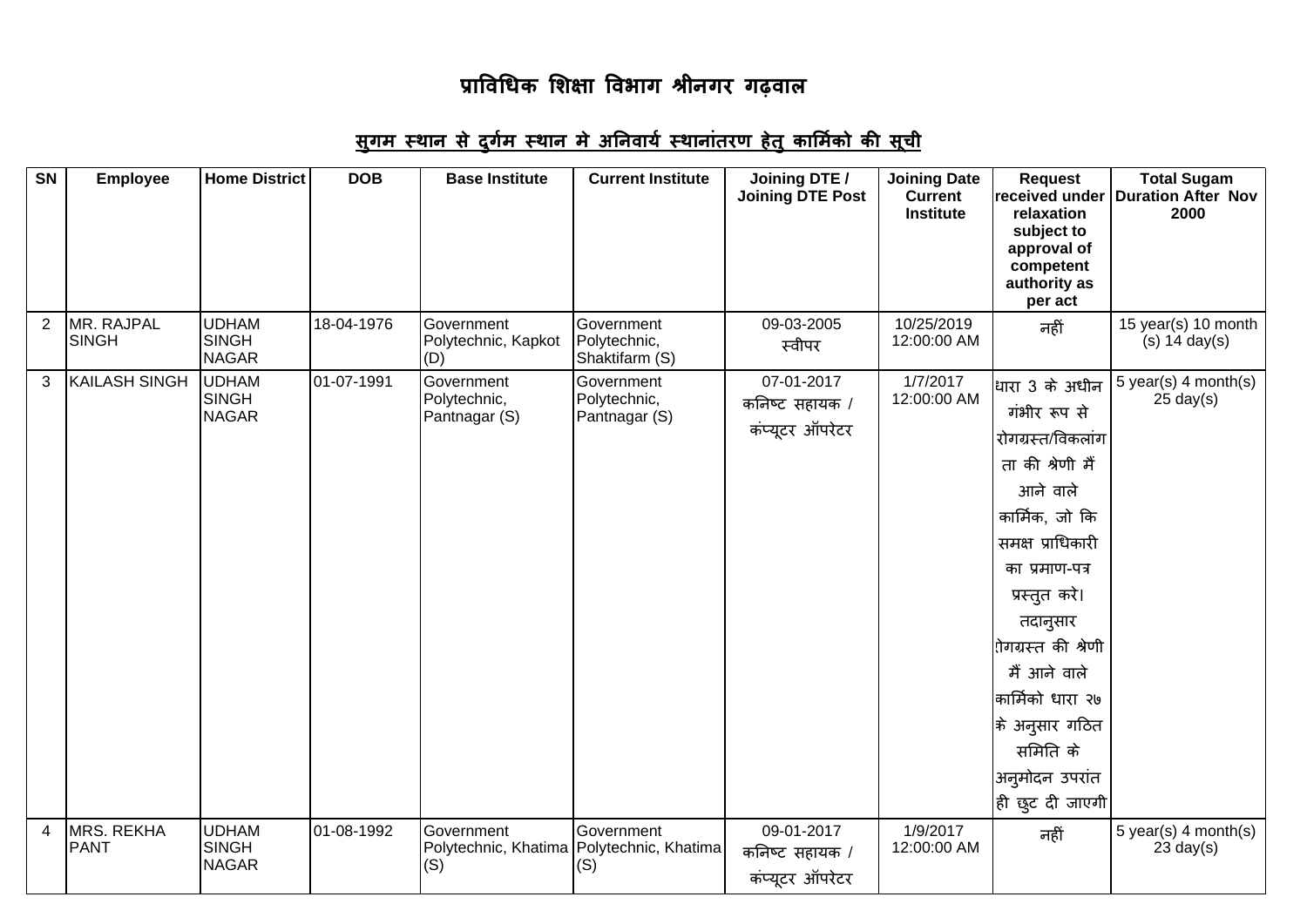## <u>सुगम स्थान से दुर्गम स्थान मे अनिवार्य स्थानांतरण हेतु कार्मिको की सूची</u>

| <b>SN</b> | <b>Employee</b>      | <b>Home District</b>                    | <b>DOB</b> | <b>Base Institute</b>                           | <b>Current Institute</b>                   | Joining DTE /<br><b>Joining DTE Post</b>        | <b>Joining Date</b><br><b>Current</b><br><b>Institute</b> | <b>Request</b><br>lreceived under<br>relaxation<br>subject to<br>approval of<br>competent<br>authority as<br>per act | <b>Total Sugam</b><br><b>Duration After Nov</b><br>2000 |
|-----------|----------------------|-----------------------------------------|------------|-------------------------------------------------|--------------------------------------------|-------------------------------------------------|-----------------------------------------------------------|----------------------------------------------------------------------------------------------------------------------|---------------------------------------------------------|
| 5.        | <b>MANOJ KUMAR</b>   | <b>IUDHAM</b><br>ISINGH<br><b>NAGAR</b> | 02-07-1975 | <b>Government</b><br>Polytechnic, Bazpur<br>(S) | Government<br>Polytechnic, Bazpur<br>(S)   | 09-01-2017<br>कनिष्ट सहायक /<br>कंप्यूटर ऑपरेटर | 1/9/2017<br>12:00:00 AM                                   | नहीं                                                                                                                 | 5 year(s) 4 month(s)<br>$23 \text{ day}(s)$             |
| 6.        | <b>ISUMAN LADWAL</b> |                                         |            | Government<br>Polytechnic,<br>Tanakpur (S)      | Government<br>Polytechnic,<br>Tanakpur (S) | 16-01-2017<br>कनिष्ट सहायक /<br>कंप्यूटर ऑपरेटर | 1/16/2017<br>12:00:00 AM                                  | नहीं                                                                                                                 | 5 year(s) 4 month(s)<br>$16 \text{ day}(s)$             |